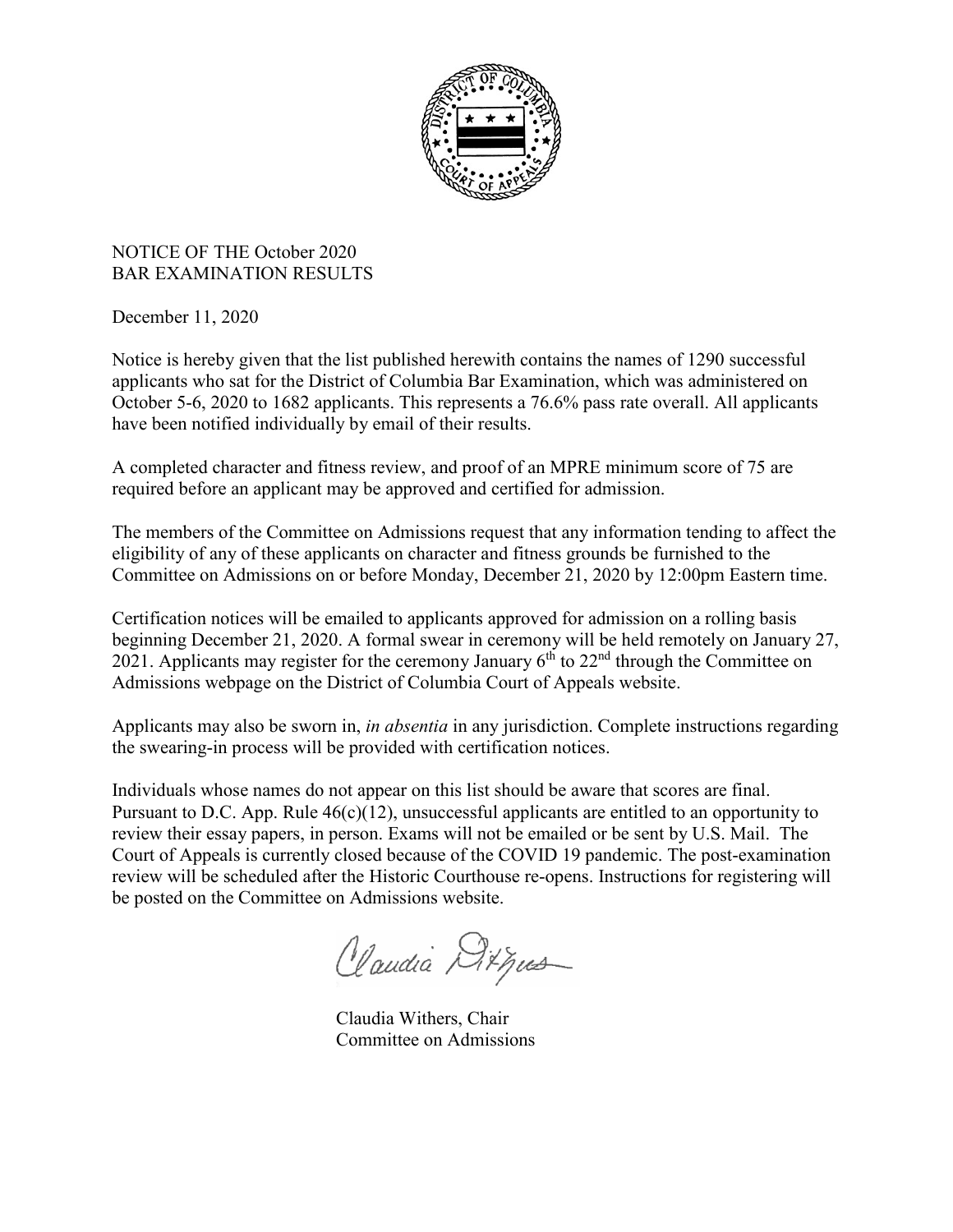Lorraine Abdulahad Jude Abeler Aaron Aber Clermon Acklin Arziki Adamu Aramide Adedugbe Mohit Agarwal Raghav Agnihotri Anna Marie Aguillard Sabiya Ahamed Laura Ahmed Nashrah Ahmed Jai Han Ahn Anita Alanko Sarah Alberstein Virgina Albert Jeffrey Alderette Melody Alemansour Amanda Alexander Anar Alimaa Taylor Allison David Allman Shakita Allmond David Alpert Diana Alsabe Zoubida Altayib Giancarlo Ambrogio Oheneba Amponsah Alexandra Ampudia Christopher Anderson Adrian Anderson Aanjali Anderson Neal Anderson Davina Anderson Stephen Andrews Nicole Ang Jennifer Ange Caleb Angell Ahsaki Anokye Safa Ansari-Bayegan John Antishin Michael Antonino Michael Aragon

Esther Araya Emily Ariotti Damilola Arowolaju Amber Arthur Jordan Ascher Alma Atassi Lauren Athans Blake Atherton Michael Awadalla Paul Aylward II Nabiha Aziz Teresa Azzam Jessica Bade Yil Hwa Baek Judy Baho Meghan Baka Irini Bakallis Allison Baker David Baker Malik Baker Karina Bakhshi-Azar Maxwell Baldi Jasmine Baldwin Patrick Balke Amber Banks Nicolo Banks Daniel Baquet Farrah Bara Luna Barakat Elise Baranouski Angelo Bardales Madeline Bardi Raymond Barefoot Thomas Barker Taleia Barksdale Gwendolyn Barlow Victoria Barnard Amanda Barnes Remy Barnwell Mitchell Baroody Kyle Barry Stephen Barry James Bartholomew

Nicholas Basciano Andres Bascumbe Karin Bashir Gelsey Beaubrun Ciara Beaulieu Samantha Becci Joseph Begun Daniel Behrman Julia Bell Kaitlyn Bello Annelise Bennett Mary Bergstrom Sabrina Bernadel C'Zar Bernstein Gregory Bernstein Andre Bess Paul Bettencourt Sarah Bever-Chritton Ashwini Bharatkumar Amit Bhatla Kyle Bigman Savannah Billingham-Hemminger Hannah Bingham Ariel Blask Joshua Blecher-Cohen Andrew Boddie Lara Bollinger Kaprice Bonaiuto Blatche Allison Booth Sandra Booth Margaret Booz Margareta Bora Joshua Borneman John Borrelli Socrates Boutsikaris Mae Bowen Elizabeth Bowen Shannon Boylan Lauren Braden Dawn Brantley Delia Brennan Juliana Brensinger Catherine Brescia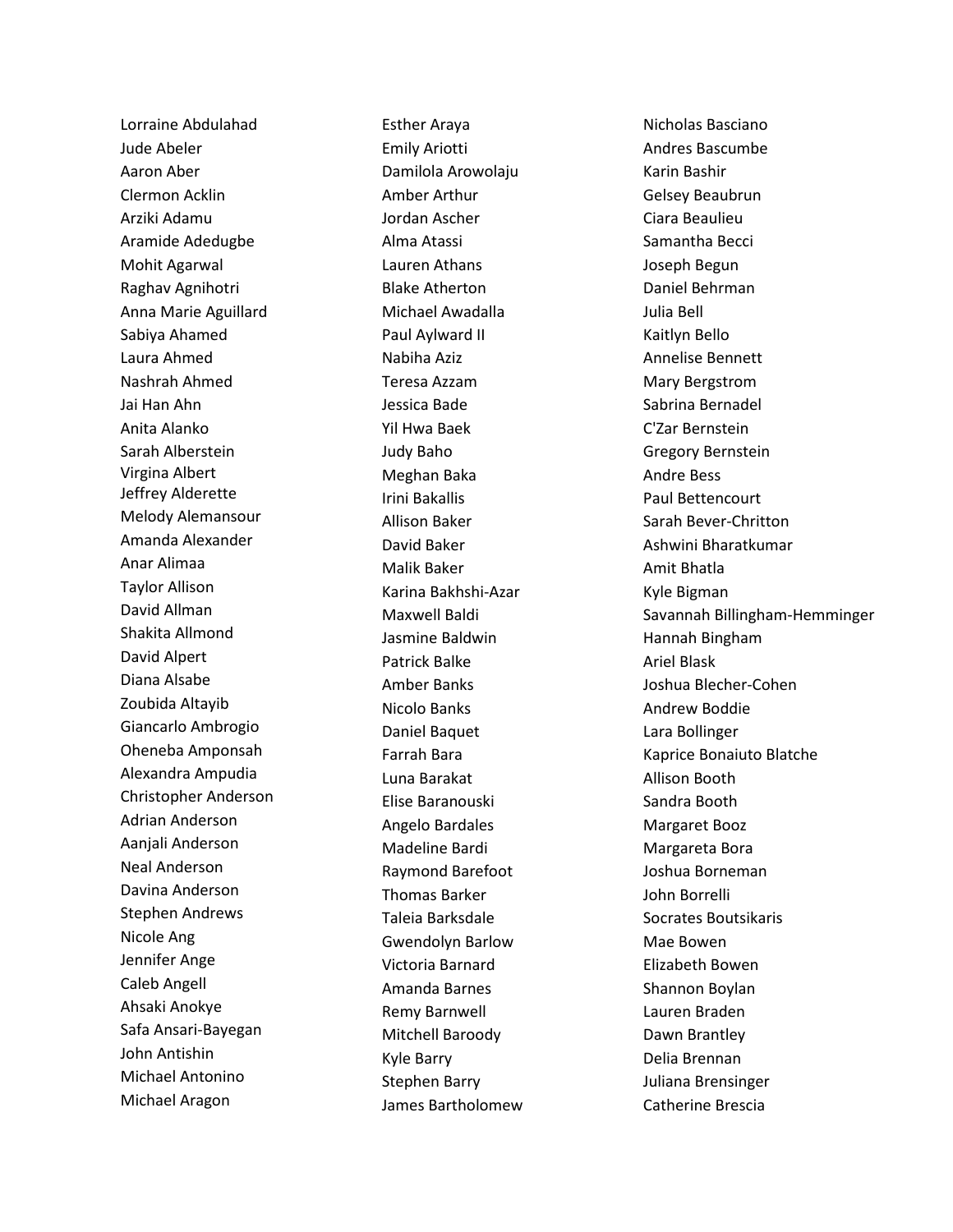Genevieve Bresnahan Sarah Brettin Ivy Brewer Allison Britain Chelsea Brite Jarrod Brodsky Aliya Brown Andrew Brown Brishailah Brown Emily Brown James Brown Kemar Brown Olivia Kate Brown Rachel Brown Paige Brownlow Rachel Bruce Nicole Brunda Cecilia Bruni Rebecca Brunty Rooselie Brutus Ian Bryant-Smith Alexandra Buettner Tan Bui Lelia Bullitt Mary Bultemeier Emma Burd Madeline Burkard Joseph Burson Charlotte Butash Alexandra Butler Roya Butler Bicao Butterfield Alexis Byrd Ben Cabranes Nina Cahill Wenjie Cai Alexandra Calabro Alyse Calcagno Caitlin Caldwell Alexis Campbell Blair Campion Kristen Canales Jordan Cannon

Santiago Canton Perry Cao Brandon Capece Tanner Caplan Paige Cappelli Daniel Carlen Eduardo Carlo Jarrod Carman Monica Carranza Michael Carroll Tyler Carroll Ashley Carter Olivia Carvajal Genesis Castellon Alex Catiggay Alexander Cave Derek Centola Mia Chalhoub Kelley Chandler Olivia Chap Michael Chavez Christine Chen Janice Chen Lixun Chen Nanding Chen Robert Chen Yanni Chen Dillon Chepp Tae Soon Chi DongYeon Cho Jin Young Cho Sungjun Cho Changmin Choi Flisha Choi Ham Lock Choi Jin Sol Choi Hannah Christ Alexis Christensen Kevin Hwading Chu Juhee Chun Da I Chung Megan Chung Mun Sik Chung

Soon Yeol Chung Amanda Chuzi Briana Clark Nathaniel Clark Rachel Clarke Grayson Clary Kyle Clauss Courtney Clayton Christina Clemens Virginia Cline David Cohen Rachel Cohen Douglas Colby Taylor Comstock Ryan Conkin Michael Connors Carol Ann Conroy Christine Coogle Haley Cook Madeline Cook Sydney Cooper Ashton Copeland Christie Corn Brian Cox Rebecca Coy Paul Coyle Don Crawford Heather Croshaw Colm Cross Michael Cross Tyrese Cruise Clayton Cruse Peter Culpepper Bradley Cunningham Emily Curran Andrew Current Campbell Curry-Ledbetter Samuel Cutler Drew Cypher Margaret Czepiel Atef Dahshan Magdalena D'Aiuto Alexandra D'Amelio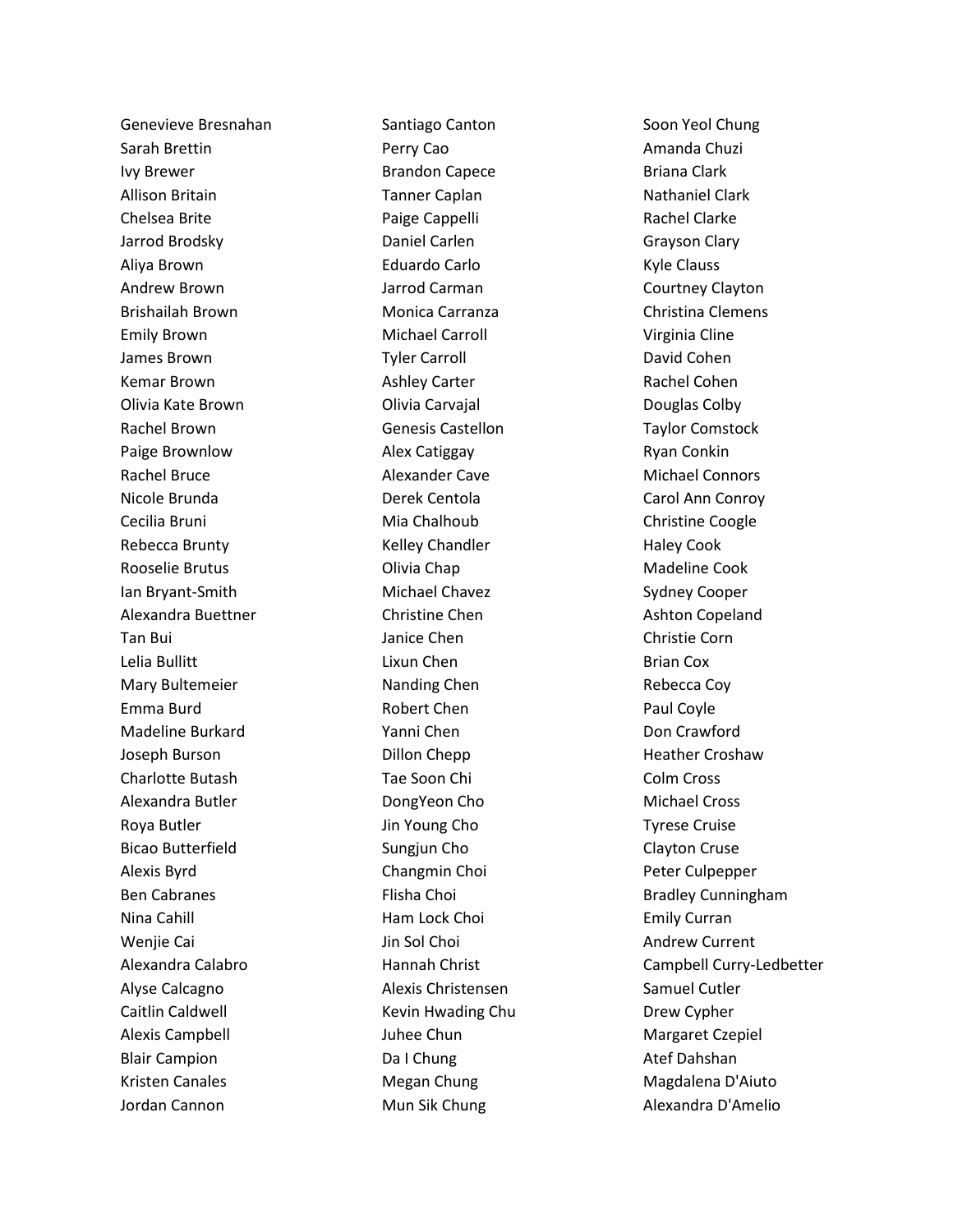Joseph D'Antonio Maria Dambriunas Glenn Damiano-Szafran Keenan Danehey Irina Danescu Indrani Dasgupta Arnab Datta Sarah Davekos Spencer Davenport Rachel Davidson Raycraft Ashley Davis Courtney Davis Mallory Davis Rayven Davis Katherine Daw William Dawley Julyana Dawson Patrick Ddiba Daniel de Zayas Michael Dearden Gray Decker Jessica Delacenserie Anthony DeLucia Allison DeMello Gary DePalo Mimi Derle Nathan Detwiler Paul Devamithran Harsimar Dhanoa Lea Dickinson Henry Dickman Isabelle Dietz Xuechen Ding Aliya-Von Dinkins Caitlin Ditto Sara Divett Andrew Do William Dobbs-Allsopp Connor Docherty Philip Doerr Sarah Donovan Mark Dourmashkin Eamon Dowd

Taylor Dowd Kathryn Dowling Ballinger Doyle Braeshaun Dozier Kathleen Duffy Sam Duggan Ariel Dukes Tyler Dumler Emma Duncan Timothy Dunker Hermine Duplany Nickole Durbin-Flix Caroline Eader Alexander Earnhardt Emma Eckert Meagan Edmonds Steven Edwards Chiquina Edwards-Thompson Idia Egonmwan Joseph Ehrenkrantz Chinelle Ekanem Ziad El Oud Andrew Ellingsen Rebecca Ellison Kareem Elsaadi Hannah Elson Melanie English Jennifer Enos Troy Epstein Joseph Epstein Audrey Ernstberger Willmary Escoto Alberto Espinoza Michael Essiaw Bree Evans Nora Ezzat Cozzillio Jiaxin Fan David Favre Mahsa Fazilatfaraji Matthew Fellows Andrea Fenster Hannah Fiest Julia Fine

Rachel Finn Michael Fischer James Flader Alden Fletcher Julie Flower JonZachary Forbes Luis Fortuno-Vela Kasia Foster ShaToni Foster Stephanie Foster Farshad Fouladi Alexis Foxworth Mary Franks Daniel Franz Bryce Freeman Scott French Leora Friedman Kelly Frye Zachary Fuchs Kaitlyn Funk Elizabeth Gabaud Zachary Gaines Leanne Gale Paden Gallagher Geeyoun Galstad Addison Gamliel Isabella Ganpat Raymond Gans Flor Garay Thalia Garcia Yolanda Garcia Alexander Gardner Anthony Garg Tejal Garg Victoria-Kamalani Garnett Thomas Garrity Caroline Garth Kathryn Garza Haddy Gassama Sophia Gaulkin Katherine Gaziano Kayla Gebeck George Gelinas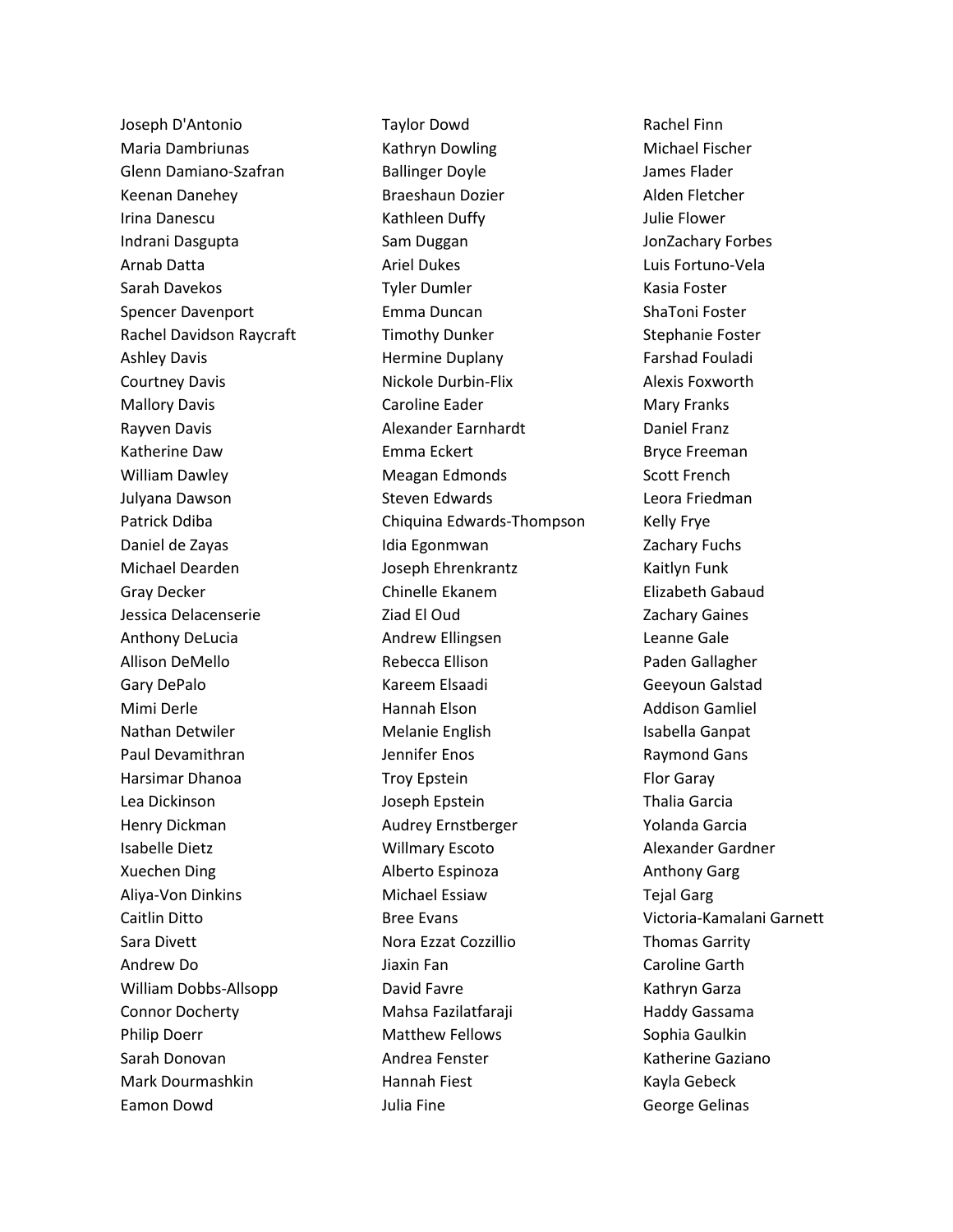Leonard Gendelberg Mariana Georgieva Dimitar Georgiev-Remmel Ryan Gephart Michael Geraltowski Christopher Gerber Adam Gerchick Mulunesh Gerima Alyssa Gerstner Pariya Ghafoori Kayvon Ghayoumi Melissa Giangrande Richard Gibson Jr. Louis Antoine Gilbert James Gilmore Isilda Gjata Lisa Glaser Elysia Glasscock Andrew Glenn Connor Glisson Victoria Glover Meagan Glynn Devaanjana Goel Karin Goitman Dara Gold Michael Goldenberg Sophia Gonzalez Andres Gonzalez Felicity Gonzalez Nestor Gonzalez Anna Gooding Jake Goodman Daniel Gordon Hannah Gordon Jeremy Gordon Tamara Gordon Kaushik Goswami Shannon Gough Ana Gracia Jennifer Graham Rachel Granger Rachel Gray Madeline Greathouse

William Greco Schuyler Green Taylar Green Michael Greenberg Lindsay Greene Jonathan Greengarden Matthew Gregory Kelly Grosshuesch Blake Grow Veronica Guerrero Lise Guerrier Maryam Gueye Davin Guinn James Gulliksen Benjamin Gunning Jeffrey Guo John Gurtunca Kyle Gutierrez Johnny Ha Emma Hackley-Baker Lara Hakki Brittney Hall Desiree Hall Rodney Hall Victoria Hall-Palerm Will Halnon Neveen Hammad Ji Hye Han Tyrone Hankerson Brendan Hanley Jordan Hare Matthew Harkins Kelly Harmon Richard Harper Claude Harrington Kurt Harris Phillip Harris Willistine Harris Aris Hart Danica Harvey Noor Hasan Morsal Hashimee Sarah Hassan

Aaron Hauptman Benjamin Hawkins Gregory Hawkins Benjamin Hayes James Haynes Monica Hayes Dylan Hays Sulan He Hannah Henderson Christopher Hennessy Abbey Herfurth Gwendolyn Hicks John Hicks James Hillenbrand John Hindley Mariah Hines Briana Hinton Jeffrey Ho Matthew Hohne Keith Holleran Haley Holliday Oliver Holliday Brooke Hollmann Danica Hong Matthew Hood Terrell Hood II Thomas Hopson Charlotte Hopson Richard Horace Daniel Hornung Cassandra Horton Meredith Hou Caroline Howard Christopher Howes Eryn Howington Carsten Hoyt Andrew Huang Limayli Huguet Andrew Hulett Ashley Hunsberger Evan Hunt Nathalie Hunter William Hupp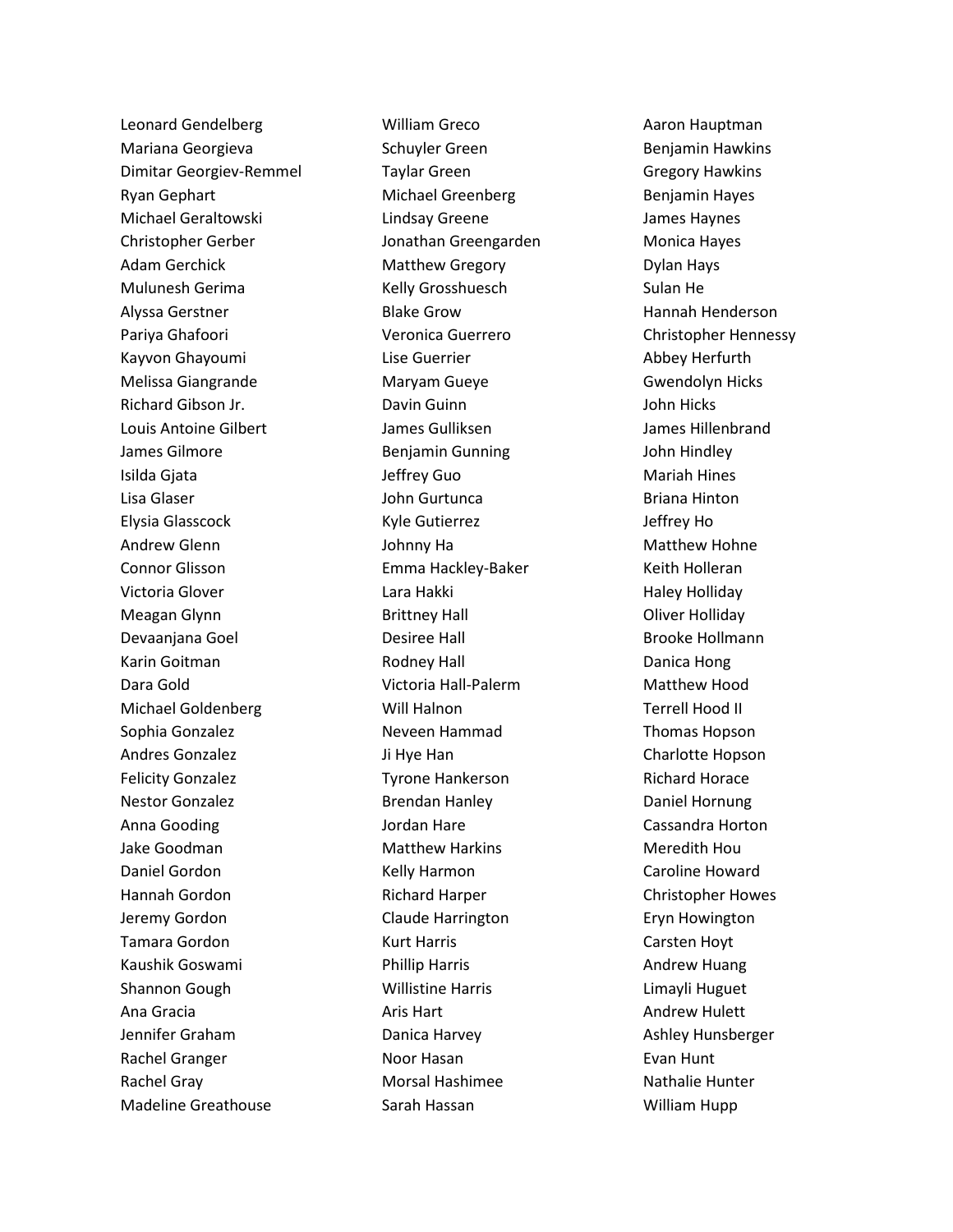Hilary Hurd Alexandra Hussey Lauren Huston Emma Hutchison Jessica Hutto-Schultz Youngho Hwang Graham Hyman Tamara Hyndman Sarah Iacomini Rebecca Iafrati Richard Ingebretsen Craig Ismaili Christina Isnardi Matthew Itzkowitz Dara Jackson-Garrett Rui Jacques Ramatulahi Jalloh Diana Jarek Alisha Jarwala Jesse Jeffers Maya Jefferson Anthony Jeffries Vendarryl Jenkins Meaghan Jennison Min Kyung Jeon Boseul Jeong Jooyoun Jeong Matthew Jimenez Mingji Jin Jeongwon Jo Destiny Johnson Janice Johnson Jeffrey Johnson Lindsay Johnson Shaniya Johnson Brian Jones Craig Jones Deonna Jones D. Sean Jones Emily Jones Nicole Jones Taylor Jones William Jones

Aime Joo Ali Joobeen Breana Jordan James Jordan Neil Joseph Veronica Joubert Nicholas Joynson Irene Jung Kwangho Jung J Ross Jurow Daniel Justus Fariha Kabir Benjamin Kahn Namrata Kakade Peter Kallis Francine Kamara Amani Kancey Da-hye Kang Hwanhee Kang Ji Yoon Kang Junga Kang Ryan Kang Zherong Kang Jane Kaplan Laura Kaplan Ehson Kashfipour Haaleh Katouzian Spencer Kaye Brenna Kearns Nathan Keithline Tucker Kelleher-Brozost Conor Kelly Timothy Kelly Nicholas Kennedy Adam Kern Lisa Keshavarz Nashona Kess Duncan Kessler Benjamin Kessler Elizabeth Keys Alexander Keyser Hanaa Khan Shazreh Khan

Saeed Khunaizi Evan Kielar Joseph Kiessling Eugene Kim Min Ji Kim Peter Kim Euijoon Kim Choo Yong Kim Rebecca Kim Yei Jin Kim Sang Yeob Kim Kyoung Kim Kido Kim Jun Young Kim Kyung Soo Kim Joseph Kim Seonmin Kim Joo Ho Kim Cho-Ae Kim Woonam Kim Kook-Hwan Kim Jooyoung Kim Louis King Katherine Kissinger Samuel Kleinman Andrew Klimek Emily Klopf Jasmine Knight Megan Knight Soo Min Ko Sangyo Ko Adam Konieczny Claudia Kopenski Nora Koppelman Jordan Korb Christopher Kraft Anthony Kratz Matthew Kren Holly Kresge Andrew Kriha Thomas Kroeger Arman Krpoyan Erika Krum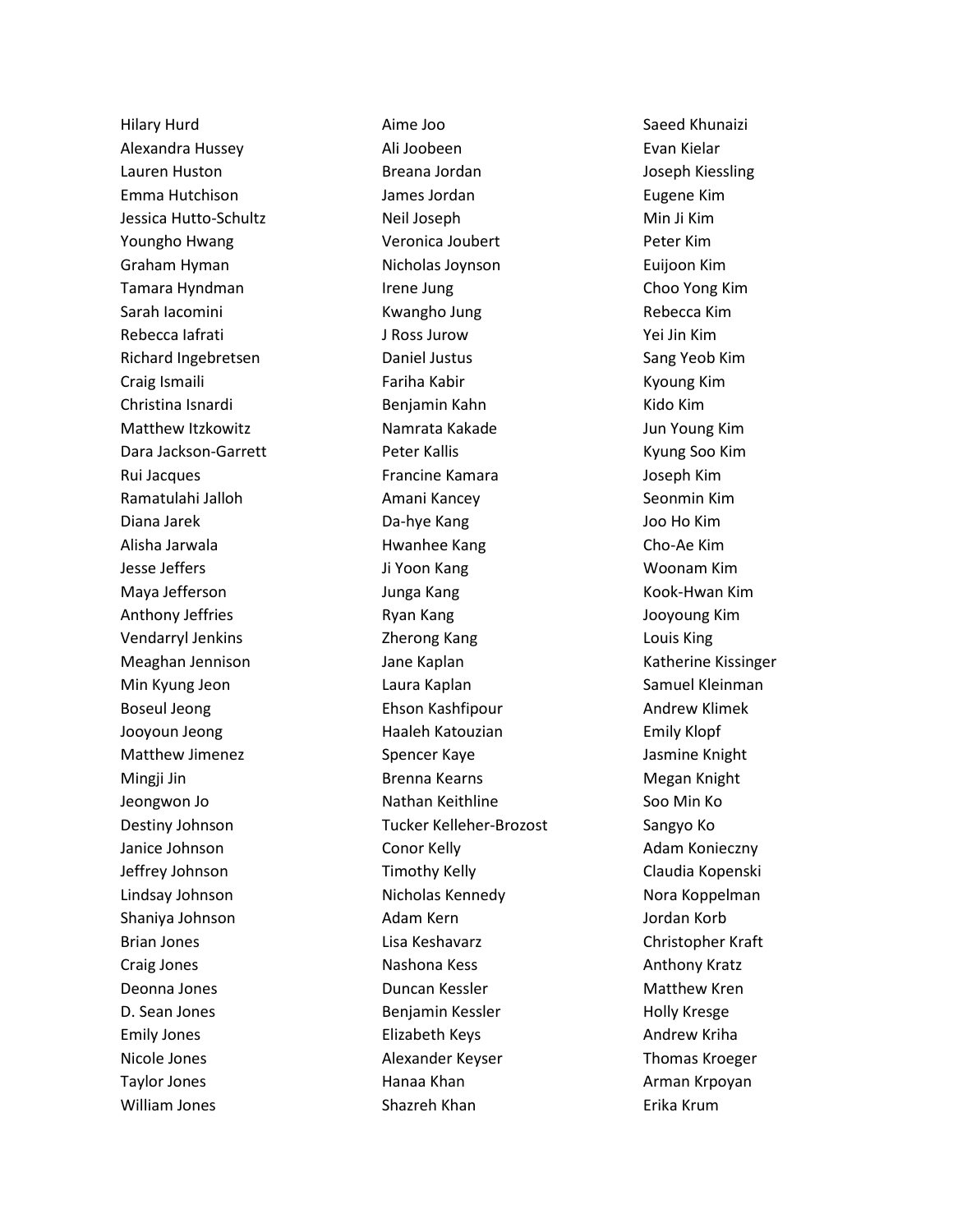Richard Krupczak Era Kryeziu Jaeun Ku Katherine Kubak Anna Kuksenkova Kathryn Kulaga Damini Kunwar Trina Kwon Minki Kwon Nicole LaBell Stacy Lacroix Nicolle Lafosse Clayton Laing Elizabeth Lajayi Nikita Lalwani Charis Lam Bart Lambergman Erik Lampmann Garrett Lance Erika Langhals Mary Lapidus Rose Lapp Jan LaRiviere Thomas LaSalle Vanessa Lauber Stephanie Lauria Daniel Lautzenheiser Andrew Lavin Taylor Lawrence Anna LeBleu Kee Young Lee Alice Lee Daniel Lee Michael Lee Jasmine Lee Nadia Lee Min Lee Jung Lee Sophia Lee Zachary Lee Jongbin Lee Kangwoo Lee Kyoungseop Lee

Junghee Lee Sunwoo Lee Wonjune Lee Jah Yeon Lee Mi Young Lee Ashley Leen David Lehr Samuel LeMoyne Rachel Lesser Jayne Lester Paige Levenberg Aaron Levin Hannah Levine Martin Levy Anjelica Lewis Shalyn lewis Fu Shek Li Michelle Li Angelica Li Yixin Li Ya Li Jingyi Li Alexandra Lichtenstein Jieun Lim Mi Jung Lim Junghyun Lim You Kyung lim WhaPyeong Lim Megan Lindgren Kiera Lindsey Christine Liu Bo Liu Maia Livengood Maria Janella Loaiza Kaitlin Logan Wimmer Alexander Long Steven Long Cindy Lopez Michaela Lovejoy Kristen Lowery Alexa Lowman Zhuya Lu Johnny Luna Flores

Ashley Luong Glenna Lusk Jimmie Luthuli Princesse Mabiala Lawrence MacBeth Nneka Maceo Shelley MacKay Michael MacNeill Flynn Madden Yuko Maeda Edward Mahabir Brian Malat Stephanie Malchine Aaron Malinoff Nicole Mallma Anthony Malone Shannon Manley Ashley Mann Olufunmilola Anifowoshe Manning Lea Mano Dakota Maravelis Danielle Marshall Mary Marshall Andrea Martinez Liat Martinez Rodolfo Martinez-Don Anna Marx Ramzi Masri-Elyafaoui Adam Masurovsky David Mata Casey Matsumoto Naomi Maxwell Julia May Brandon Mayes Ameerah McBride Isha McCalla Larry McCammon Christine McCarthy Emmalyn McCarthy Kyle McCauley Sean McCliggott William McClure Meghan McConnell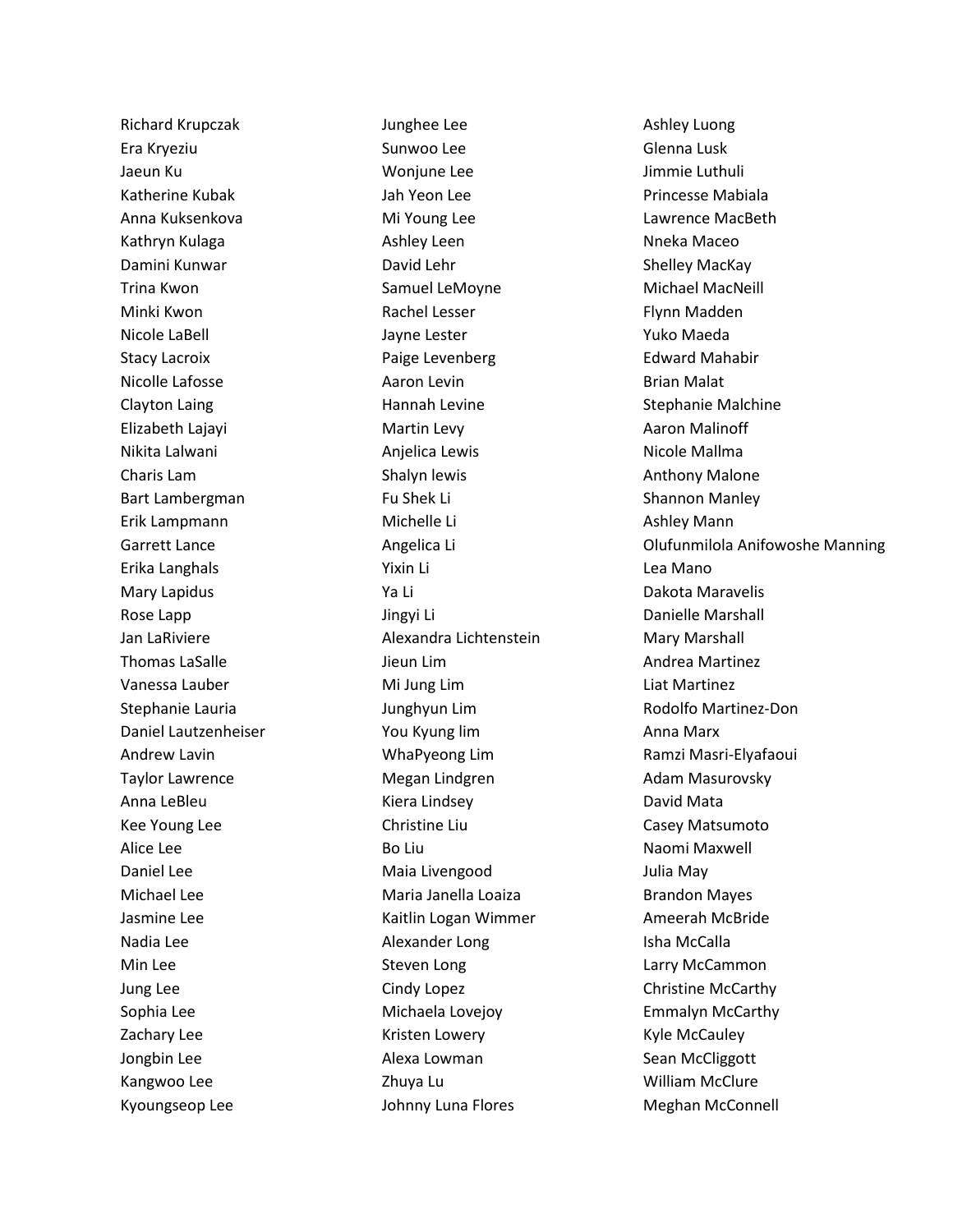Cassondra McCormick Dinesh McCoy Neshonda McCoy Caleb McCracken Sara McGhee Rodrick McGill John McGrath Connor McGregor Louis McHenry Mathew McKenna Joshua McKenney Elizabeth McKie Briana McLeod Evan McMahan Lara McMahon Alexus McNally Marvin McPherson Caitlin Meagher Ker Medero Randa Medley Alexander Mehner Neal Mehrotra Catherine Meili Elias Mekonen Leila Melendez Jedd Mellin Aryeh Mellman Sidarth Menon Shaileen Mercado Ashley Meredith Christopher Merken Sabrina Merold Rebecca Michelson Christine Mikhael Jason Mikus Rebecca Miller Rachel Miller Read Mills Ivory Mills Byeongguk Min Amneh Minkara Katanya Mintz Sidrah Miraaj-Raza

Macy Mize Noah Mlotek Andreas Moffett Farzan Mohseni Craig Momberg James Montgomery Dana Moon Jun Sik Moon Wung-Jae Moon Sunyung Moon Garrett Moore Evan Moore Clara Mora Annamaria Morales-Kimball Ashley Morris Joshua Morrow Ariel Mourrain Jared Mullen Hannah Mullen Sean Mulloy Connor Mulvey Megan Mumford Monica Murphy Courtney Murray A-Rahman Osman Musa Danayit Musse Jackson Myers Spencer Myers Landon Myers Robin Nagel Gyuhwan Nam Anthony Nardi Jennifer Narvaez Anna Nathanson William Neer Spencer Neff Andres Neira Solano Christian Nestor Stephanie Neville Allisa Newman Raymond Ngu Thanh Nguyen Mary Nicholson

Daria Nikitina Mary Nikityn Jordan Nimitz Sophia Nnadi Visot Nom Anna Noone Ronald Novak Antonio Julio Nunes Halima Saidia Nur Mustapha Nyallay Timothy Nykamp Nicolas O'Connor Jessica Ochoa Cynthia O'Neill Jacqueline Odum Samantha Olson Ayomide Oluleye Jacob Omorodion Emmanuel Onochie Marymagdaline Onyango Alix Orlando Benjamin Orlebeke Paula Ortiz Cardona Efosa Osa-Akenzua Kara Osborne Sean Ossi Jonathan Ostrowsky Sarah Ottone Guadalupe Pacheco Saenz Jarryd Page Nathaniel Palmer Meghan Palmer Steven Palmer Sofia Panero Nicholas Papoutsis Mira Park Jeesoo Park Chong Myong Park A Young Park Youngsu Park Yujung Park Jun Young Park Hyun Jung Park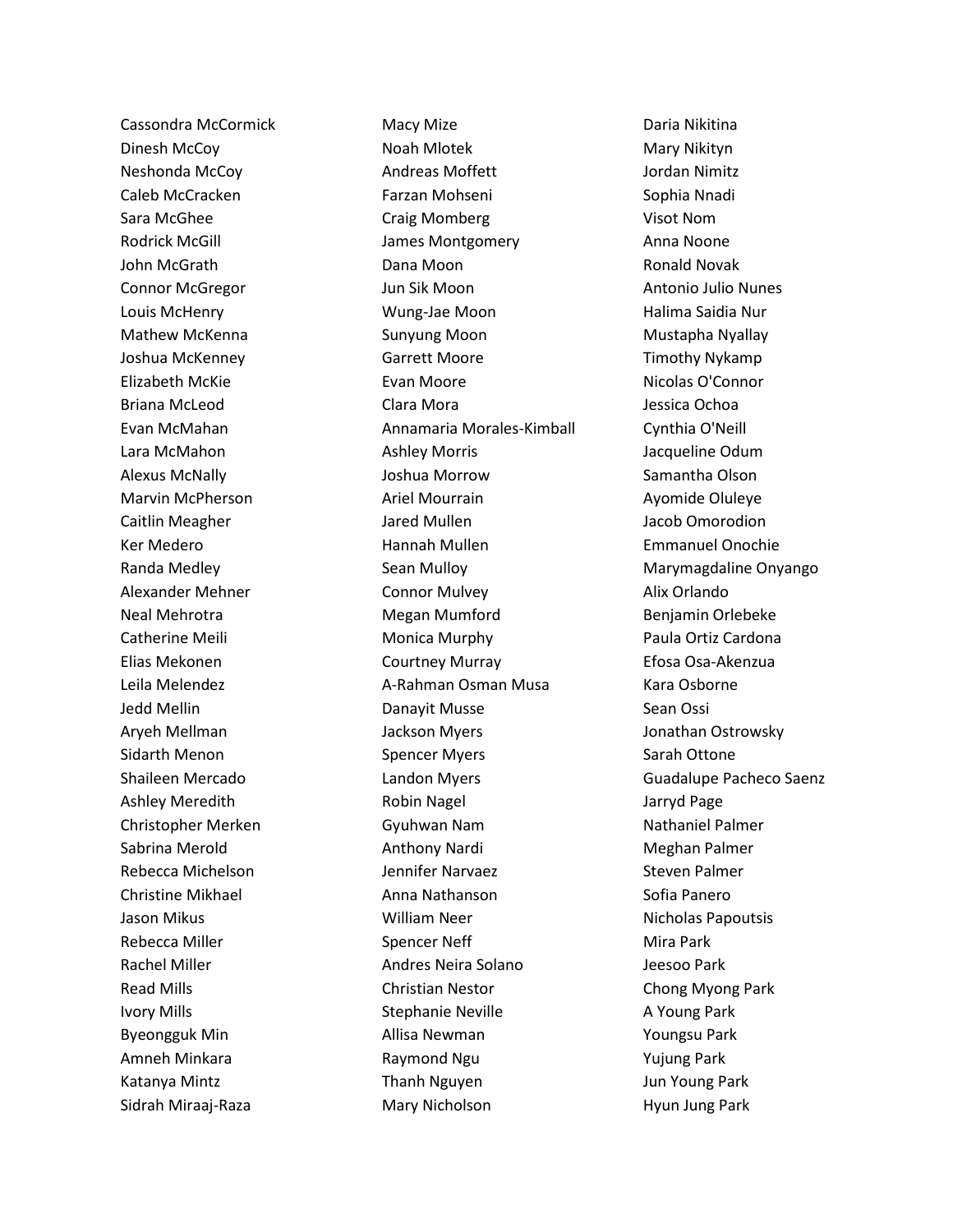Ha Eun Park Hong Chang Park Paul Parker Caitlin Parry Monica Pascual Mercado Famatta Passawe Jordan Passmore Radhe Patel Dhruti Patel Parav Patel Priya Patel Whitney Paul Eda-Margaret Paulsen Claudine Paxton Bryan Payton Nicholas Pearson Katherine Peiffer Jenny Penado Audrey Pence Yasmin Perez Ortiz Allison Perlin Ashley Peskoe Jaime Pesquera Royston Peters Ann Peterson Alexis Peterson Bridget Petruczok Cierra Pettiford Lynn Phan Benjamin Phillips Caroline Phillips Clayton Phillips William Phillips, III Alyssa Picard Luis Pichardo Miracle Pierre Adam Pijanowski Yevgeniy Pilipovskiy Bryan Pistorius Austin Plier Erika Plumadore Nicole Stephanie Pobre Robert Pollak

Samuel Pollock-Bernard Jordan Poole Connie Potter Michael Powers Sara Prescott Julia Prezioso Rosanne Prim John Prindiville Jr. Molly Prindle Anna Pugh Swagata Purkayastha Amelia Putnam Ebenezer Quaynor Donald Quinn Eileen Quinn Kellye Quirk Jenna Raden Joshua Raftis Kareem Ramadan Aditi Ramesh Liliana Ramirez Saravia Pedro Ramos Shelby Rampolo Victoria Randazzo Amelia Rasmussen Sareesh Rawat Laurel Raymond Katherine Rebholz Ashley Reed Bryan Reed Lindsay Reed Leah Regan Aimee Registe Alexandria Reid Jessica Rennert Reginald Renwick Noah Resnick Jennifer Eve Retener Joshua Revilla Abigail Reynolds Alexandra Rice Allison Rice Bradley Richards

Charles Richards Jonathan Richardson Matthew Richardson Jane Riddle Elizabeth Riegel Patricia Rivera Drew Roberts Rebecca Robinson Anna Rodriguez Esthefania Rodriguez Giancarlos Rodriguez Katherine Rodriguez Christopher Rolle II Christopher Romano Jenna Romanowski Laura Romero Samuel Romm Elizabeth Rosati Emma Rose Ethan Rosen Caden Rosenbaum Louis Rosenbaum Sarah Rosenberg Allyn Rosenberger Elliot Rosenwald Tara Roslin Samuel Rothbloom Sara Rothman Zach Rounceville Ariana Rowberry Alexander Rubel Hector Ruiz Edward Ruse Kyle Rush Jenna Russo Courtney Rygalski Rachel Saady-Saxe Nicholas Sabin Rebecca Sachs Amber Saddler David Safren Lauren Sager Laurel Saito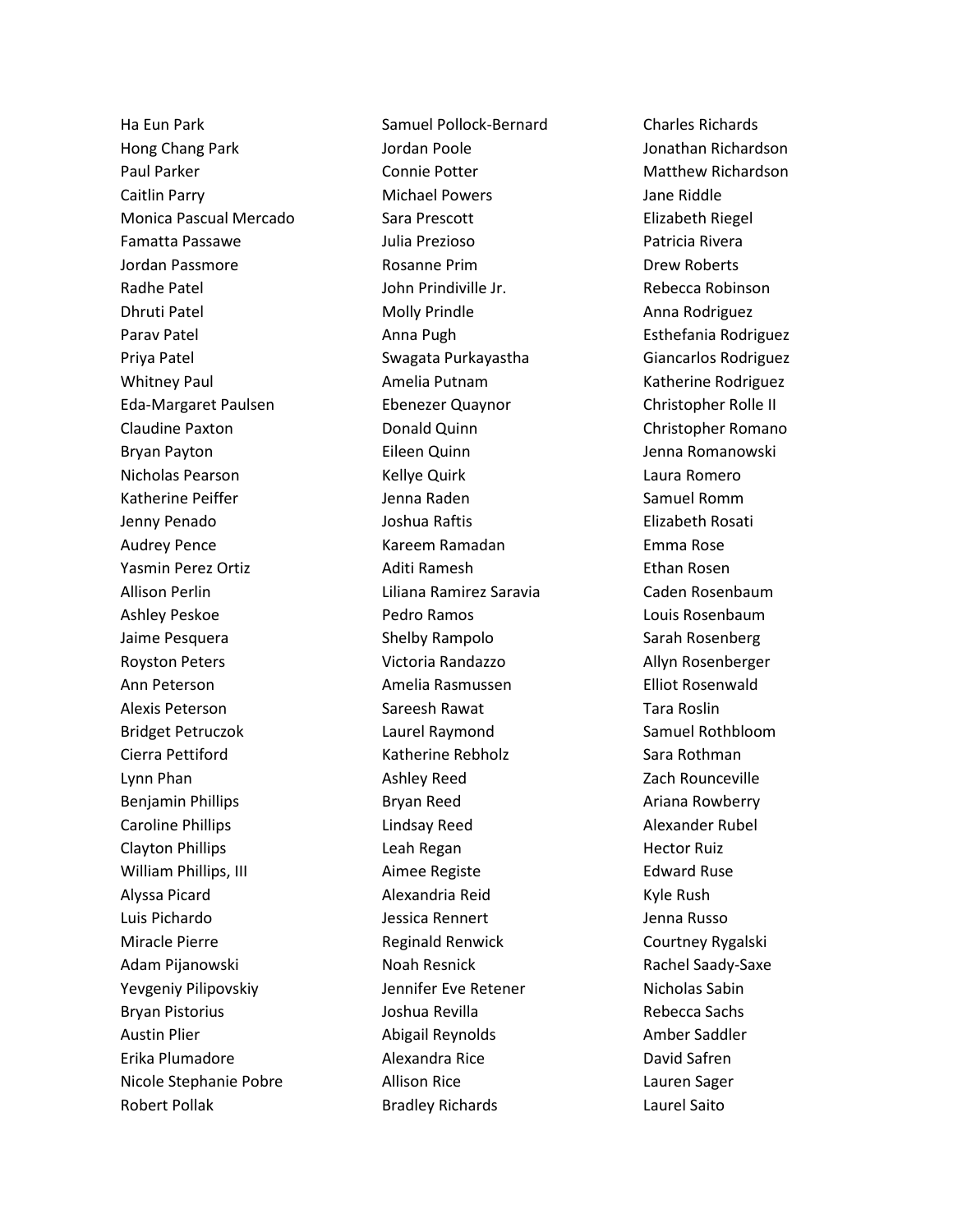Jamie Salazer Madeline Salinas Benjamin Sanchez Daniel Sandfoss Holly Santapaga Glenda Santiago Marrero Melissa Santos Pedro Santos Guasch Sean Saper Hannah Schaller Samantha Schatko Caroline Schechinger Aaron Scheinman Andrew Schinski Soren Schmidt Kate Schnell Joseph Schottenfeld Samantha Schram Alexander Schreiber Ingrid Schulz Adam Schworer Austin Scieszinski Kayla Scott Shomar Searchwell David Seidman Bazyen Selassie Marina Semenenko Berin Senne Timothy Sensenig Kevin Serafino Amha Sertsu Caroline Sessions Ghada Shabana Vartan Shadarevian Maryam Shah Shayda Shahbazi Emily Shandruk Anqi Shao Baasil Shariff Martin Shaw Alyn Shen Austin Shepherd Oliver Sherman

Sahil Sheth William Shields Lawrence Shim Claire Shimberg Myungchul Shin Adam Shniderman Robert Shoemaker Paul Shortell Kelsie Sicinski Michelle Silva Jihyun Sim Lauren Simenauer Zachary Simons Zachary Singer Sejal Singh Alexander Sirio Savita Sivakumar Kelly Skowera Paul Smiskol Anika Smith Ben Smith Carter Smith Charleene Smith Crispin Smith Jack Smith Jonathan Smith Joshua Smith Shelby Smith Tyler Smith Vania Smith William Snoeyenbos Grace Socash Youngjoo Son Jung Hoon Song Marcus Soori-Arachi Chinedum Soribe Saranna Soroka Francesca Sparaco Charles Spencer-Davis Jocelyne Spezio Thomas Spiegler Dru Spiller Jenna Spoont

Adrianne Spoto Ransome Springer David St. John Eric Stahler Janae Staicer Brittany Stanek Ryan Stanley Emily Stanley Lindsey Staubach Shalia Steer Erin Steiger Noah Steimel Rebecca Steinberg Rachel Stephens Jessica Stertzer Erin Stewart Kiamesha Stewart Eric Stocking Travis Stoller William Stringer Rachel Stuckey Urjita Sudula Grace Sullivan Isabelle Sun Liran Sun Anusha Sunkara Connor Suozzo Tina Svalina Kayla Svihovec Kathleen Swanson Lars Swanson Joseph Sweat Kyle Sweeney Eric Swenson Devon Swift Jessica Tabibian Stephanie Tait Sahar Takshi Mark Talley Ghislain Tapsoba Tor Tarantola Delia Tasky Alexandra Tate